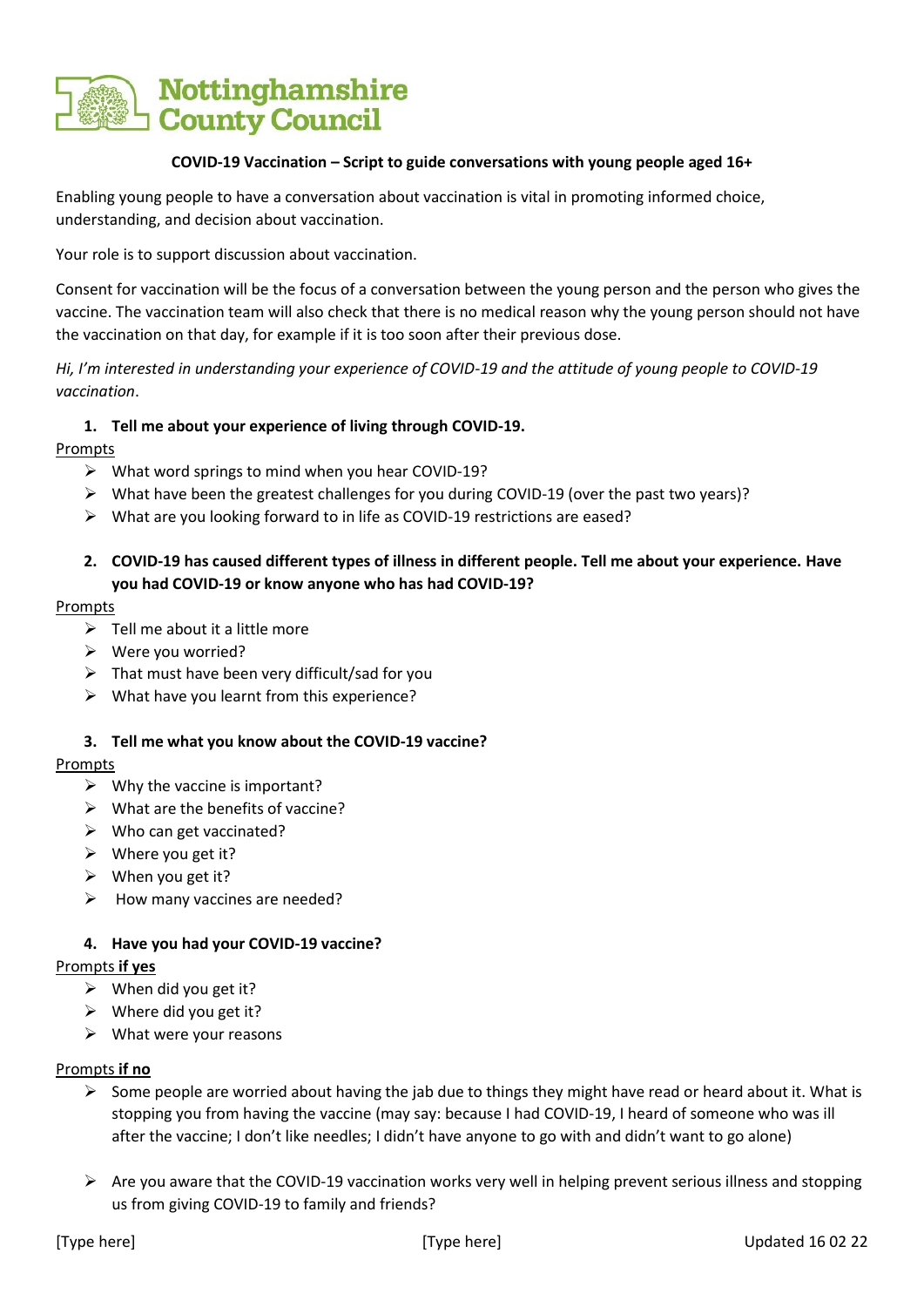# **Guidance notes**

### Vaccines

Vaccines are medicines which teach your immune system how to create antibodies that protect you from diseases.

Young people aged 16-17 years can get two doses of the Pfizer Biontech vaccine. The second dose is given 12 weeks following the first vaccine or if they have previously had COVID-19, whichever is later.

## Why COVID-19 vaccine is important

Vaccination means that we can reduce the spread of the virus quickly and protect ourselves and those we love. It will also mean taking less time off from education and work, avoiding disruption to hobbies, social events, and plans to spend time with our friends and family, as well as protecting us from serious illness and even death. We need more people to get vaccinated so that way the spread of the disease is slowed down. It is important that everyone who can take the vaccine gets it as soon as possible.

# Are the vaccines safe?

All COVID-19 vaccines have been very well tested before being licenced to use with people, including children and young people. The vaccine has gone through all the necessary safety procedures to be approved by the UK's independent medicines regulator, the Medicines and Healthcare products Regulatory Agency (MHRA). Once a vaccine is in use, it must be continuously monitored to make sure it continues to be safe. Millions of people have already been vaccinated and most side effects are mostly minor, with serious side effects being extremely rare.

Because vaccines work by triggering your immune system to produce a reaction, you can have side effects after you receive the vaccine. Things like having a fever, or feeling achy, or getting a headache are common after receiving many vaccines and this is the same for the approved COVID-19 vaccines. Having these symptoms means that your immune system *is working as it should be*. Usually, these symptoms last a much shorter time than a real infection would (most are gone within 1–2 days). You cannot get COVID-19 from any of the vaccines. If you experience minor side effects after the vaccination, you can rest and take paracetamol (follow the dose advice in the packaging) to help you feel better.

The absence of serious side effects shows how safe and effective the vaccines are. Nothing in life can be guaranteed as being 100% safe and some people will feel a little out of sorts for a few hours or a day or so. Catching COVID-19 carries much more risk of potential adverse consequences – such as severe illness, or the long-term impacts associated with long Covid - than getting the vaccine does.

## The speed with which COVID-19 vaccine was created is a global success story.

The speed within which the COVID-19 vaccine was created is a huge success story. Evidence of what is possible when scientists across the world work together. No short cuts were taken in creating the COVID-19 vaccine. The vaccine came about so quickly through people working together, in a world-wide collaboration of scientists, funders, researchers and health leaders. Vaccines are tested on many thousands of people in different parts of the world. They have been tested on people of different ages and ethnicities. They have been tested for both safety and to make sure that they work in preventing serious illness from COVID-19 (effectiveness & efficacy).

The vaccination programme always veers on the side of caution and for that reason you may be asked to wait for 15 minutes after the vaccine, for example if you have had an allergic reaction to another vaccination previously. Allergic reactions to the COVID-19 vaccine are extremely rare and happen almost immediately. Some people may be nervous about needles or getting an injection. The team is trained to deal with reactions and treat them immediately.

## The vaccine has things in it that I disagree with.

The vaccines contain an active ingredient, which is a very small amount of a harmless form of the bacteria or virus you are vaccinating against, which cannot cause disease but will stimulate the immune system. This will prevent someone from getting seriously ill in the future. COVID-19 vaccines do not contain chimpanzee cells, foetal tissues,